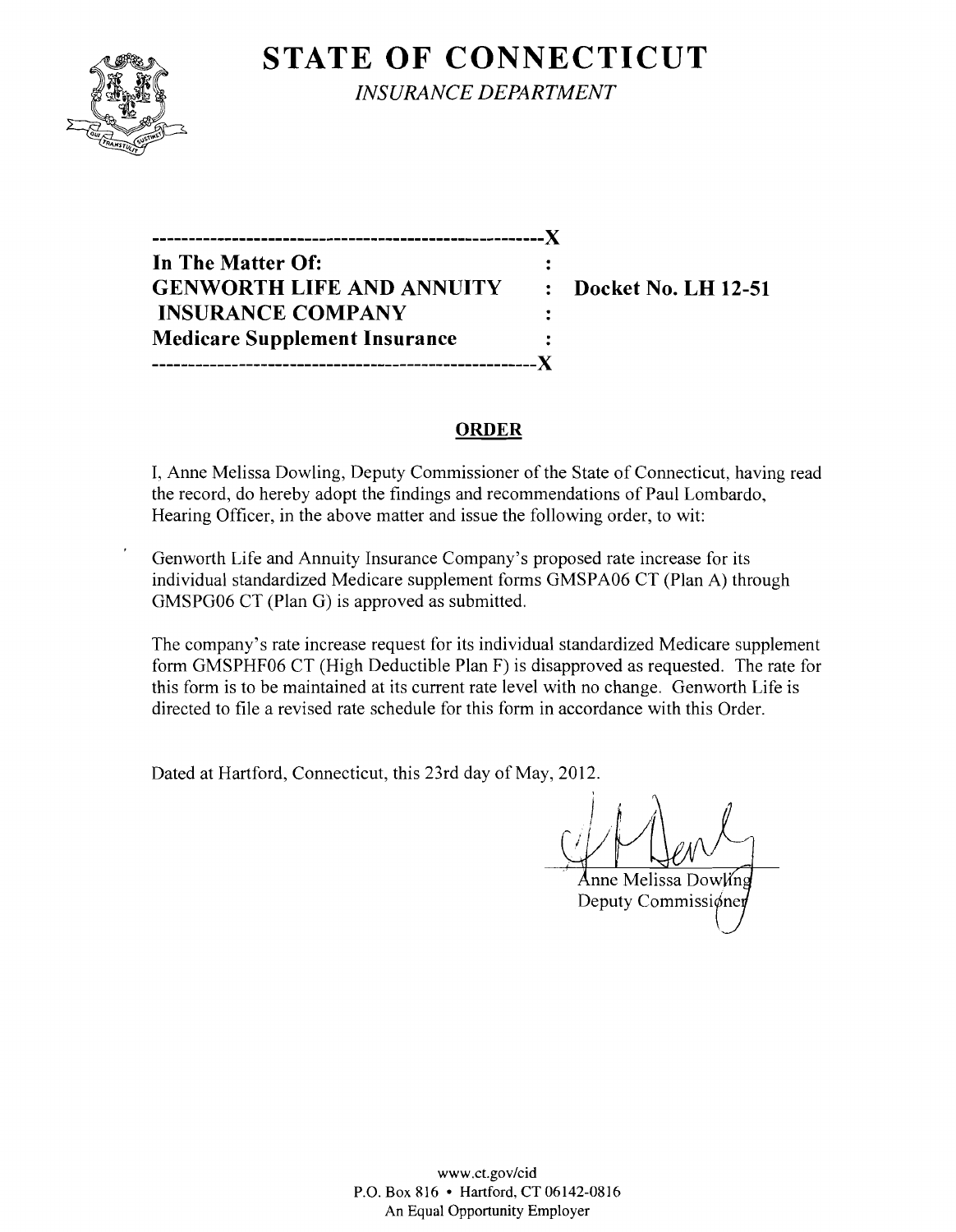# **STATE OF CONNECTICUT**



*INSURANCE DEPARTMENT* 

| ._______________________________     |           |
|--------------------------------------|-----------|
| In The Matter Of:                    |           |
| <b>GENWORTH LIFE AND ANNUITY</b>     | $\bullet$ |
| <b>INSURANCE COMPANY</b>             |           |
| <b>Medicare Supplement Insurance</b> |           |
|                                      |           |

**EDOCKET NO. LH 12-51** 

## **PROPOSED FINAL DECISION**

# 1. **INTRODUCTION**

The Insurance Commissioner of the State of Connecticut is empowered to review rates charged for individual and group Medicare supplement policies sold to any resident of this State who is eligible for Medicare. The source for this regulatory authority is contained in Chapter 700c and Section 38a-495a of the Connecticut General Statutes.

After due notice a hearing was held at the Insurance Department in Hartford on May 9, 2012, to consider whether or not the rate increase requested by Genworth Life and Annuity Insurance Company on its individual standardized Medicare supplement business should be approved.

No one from the general public attended the hearing.

No company representatives from Genworth Life and Annuity Insurance Company attended the hearing.

The hearing was conducted in accordance with the requirements of Section 38a-474, Connecticut General Statutes, the Uniform Administrative Procedures Act, Chapter 54 of the Connecticut General Statutes, and the Insurance Department Rules of Practice, Section 38a-8-1 et seq. of the Regulations of Connecticut State Agencies.

A Medicare supplement (or Medigap) policy is a private health insurance policy sold on an individual or group basis which provides benefits that are additional to the benefits provided by Medicare. For many years Medicare supplement policies have been highly regulated under both state and federal law to protect the interests of persons eligible for Medicare who depend on these policies to provide additional coverage for the costs of health care.

Effective December 1, 2005, Connecticut amended its program of standardized Medicare supplement policies in accordance with Section 38a-495a of the Connecticut General Statutes, and Sections 38a-495a-1 through 38a-495a-21 of the Regulations of Connecticut Agencies. This program, which conforms to federal requirements, provides that all insurers offering Medicare supplement policies for sale in the state must offer the basic "core" package of benefits known as Plan A. Insurers may also offer anyone or more of eleven other plans (Plans B through L).

> www.ct.gov/cid P.O. Box 816 • Hartford, CT 06142-0816 An Equal Opportunity Employer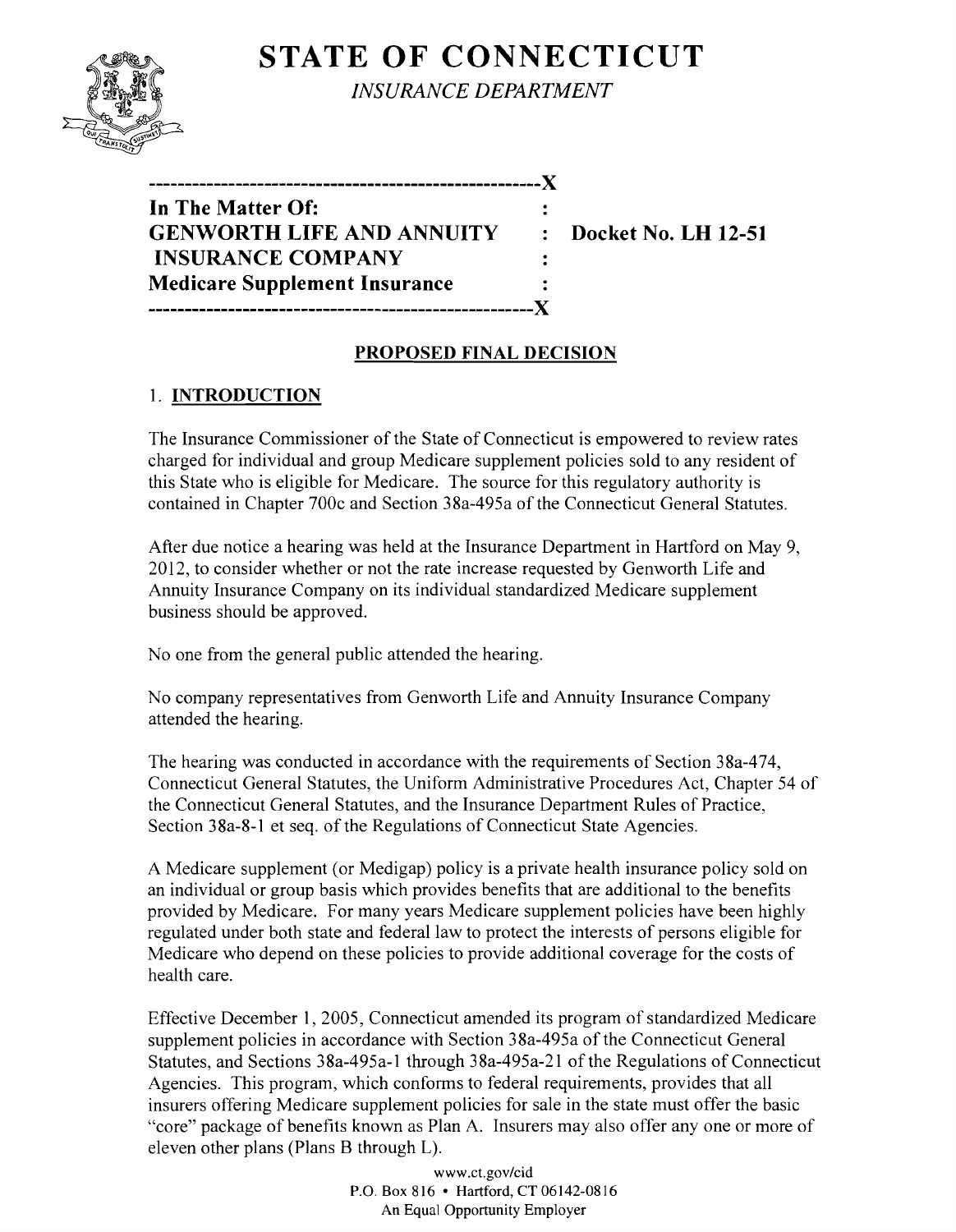Effective January 1,2006, in accordance with Section 38a-495c of the Connecticut General Statutes (as amended by Public Act 05-20) premiums for all Medicare supplement policies in the state must use community rating. Rates for Plans A through L must be computed without regard to age, gender, previous claims history or the medical condition of any person covered by a Medicare supplement policy or certificate.

The statute provides that coverage under Plan A through L may not be denied on the basis of age, gender, previous claims history or the medical condition of any covered person. Insurers may exclude benefits for losses incurred within six months from the effective date of coverage based on a pre-existing condition.

Effective October 1, 1998, carriers that offer Plan B or Plan C must make these plans as well as Plan A, available to all persons eligible for Medicare by reason of disability.

Insurers must also make the necessary arrangements to receive notice of all claims paid by Medicare for their insureds so that supplemental benefits can be computed and paid without requiring insureds to file claim forms for such benefits. This process of direct notice and automatic claims payment is commonly referred to as "piggybacking" or "crossover".

Sections 38a-495 and 38a-522 of the Connecticut General Statutes, and Section 38a-495a-10 of the Regulations of Connecticut Agencies, state that individual and group Medicare supplement policies must have anticipated loss ratios of 65% and 75%, respectively. Under Sections 38a-495-7 and 38a-495a-10 of the Regulations of Connecticut Agencies, filings for rate increases must demonstrate that actual and expected losses in relation to premiums meet these standards, and anticipated loss ratios for the entire future period for which the requested premiums are calculated to provide coverage must be expected to equal or exceed the appropriate loss ratio standard.

Section 38a-473 of the Connecticut General Statutes provides that no insurer may incorporate in its rates for Medicare supplement policies factors for expenses that exceed 150% of the average expense ratio for that insurer's entire written premium for all lines of health insurance for the previous calendar year.

### II. **FINDING OF FACT**

After reviewing the exhibits entered into the record of this proceeding, and utilizing the experience, technical competence and specialized knowledge of the Insurance Department, the undersigned makes the following findings of fact:

1. Genworth Life and Annuity Insurance Company has requested the following rate increase on its individual standardized Medicare supplement plans:

|                | Proposed      |
|----------------|---------------|
| Plan           | Rate Increase |
| A              | 6.2%          |
| B              | 6.2%          |
| $\overline{C}$ | 6.2%          |
| D              | 6.2%          |
| Ε              | 6.2%          |
| F              | 6.2%          |
| High Ded F     | 6.2%          |
|                | 6.2%          |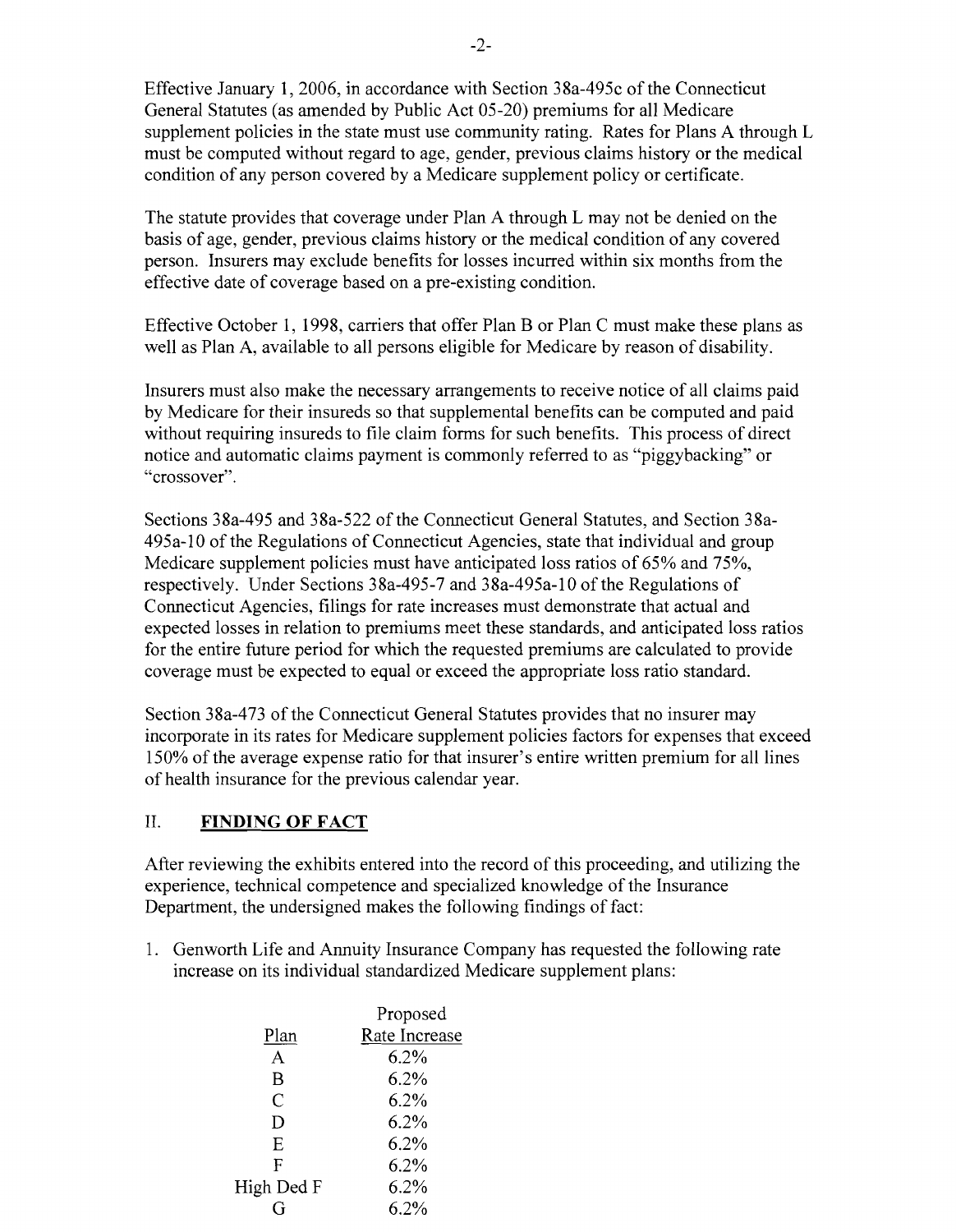There were 180 policies in-force in Connecticut as of 12/31/11, while there were 21,695 policies in-force nationwide.

- 2. The last rate increase approved by the Department was 12%, for Plans A through E and G, effective 7/1/11, 20% for Plan F effective 7/1/10 and 10% for high deductible Plan F effective 7/1/05.
- 3. This product was marketed through both independent and captive agents, but now represents a closed block of business.
- 4. Genworth Life and Annuity Insurance Company certified that their expense factors are in compliance with section 38a-473, C.G.S.
- 5. Genworth has conformed with subsection (e) of section 38a-495c, C.G.S. regarding the automatic claims processing requirement.
- 6. Below is Connecticut specific loss ratios, by plan, for 2009, 2010 and inception-todate:

| Plan          | 2010   | 2011   | Inception-to-date |
|---------------|--------|--------|-------------------|
| A             | 63.9%  | 12.4%  | 110.9%            |
| B             | 77.1%  | 41.6%  | 154.6%            |
| $\mathcal{C}$ | 122.1% | 98.4%  | 141.2%            |
| D             | 57.9%  | 50.8%  | 98.8%             |
| Ε             | 75.6%  | 66.2%  | 94.3%             |
| F             | 55.2%  | 69.9%  | 77.7%             |
| High F        | 135.8% | 166.3% | 76.9%             |
| G             | 53.3%  | 87.5%  | 95.0%             |
| Total         | 66.6%  | 67.5%  | 96.9%             |
|               |        |        |                   |

7. Below is the Nationwide loss ratios, by plan, for 2010, 2011 and inception-to-date:

| Plan         | 2010   | 2011   | Inception-to-Date |
|--------------|--------|--------|-------------------|
| A            | 134.1% | 136.8% | 116.9%            |
| B            | 63.1%  | 56.1%  | 77.6%             |
| $\mathsf{C}$ | 68.9%  | 73.3%  | 73.1%             |
| D            | 64.5%  | 64.9%  | 75.7%             |
| E            | 69.1%  | 68.2%  | 88.1%             |
| F            | 65.2%  | 65.1%  | 66.7%             |
| High F       | 22.7%  | 25.8%  | 20.9%             |
| G            | 68.6%  | 68.4%  | 69.5%             |
| Total        | 66.9%  | 67.2%  | 71.6%             |

- 8. The proposed rates are designed to satisfy the Connecticut regulatory loss ratio of 65%.
- 9. Genworth's 2012 Medicare supplement rate filing proposal is in compliance with the requirements of Regulation 38a-474 as it applies to the contents of the rate submission as well as the Actuarial memorandum.